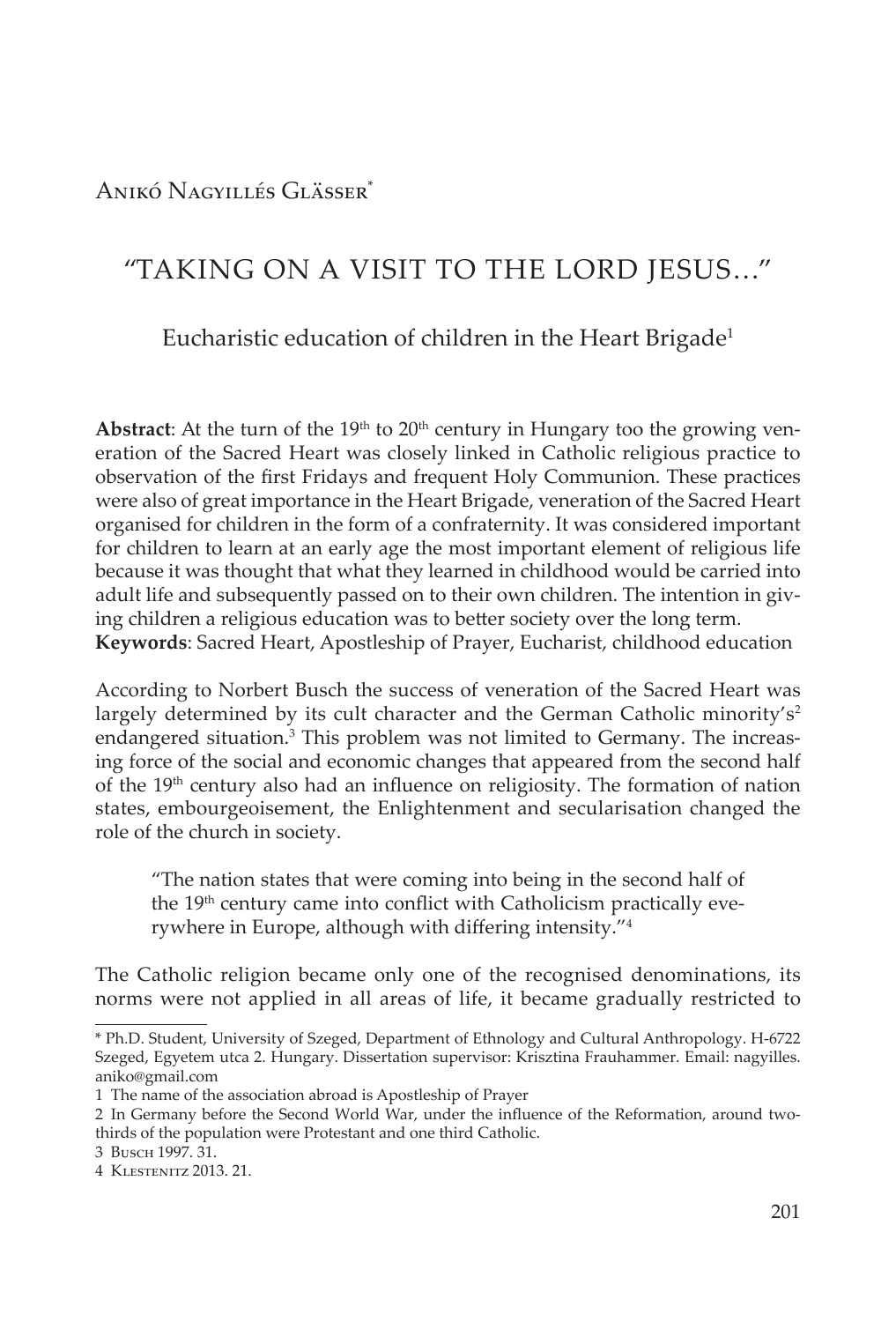private devotions and the institutionalised occasions of religious practice.<sup>5</sup> Thus secularisation

"was a two-way process: on the one hand religion in fact ceased to be a force organising society, but parallel with this forces representing the religious world view and the interests of the churches also appeared."6

Under the influence of these changes it became even more important for the church to rely on its believers to a greater extent than previously. Pope Leo XIII himself also emphasised the need for adaptation to the modern challenges and for self-organisation that included reaching out to ever wider groups and the use of modern tools in apostolic work.<sup>7</sup> In his *Rerum novarum* encyclical<sup>8</sup> he drew attention to organisation among the workers. It was also during his reign that an awareness arose of "the possibility and need for popular Christian (Catholic) mass organisation at the highest level of the universal church".9 The church also recognised that the community of believers cannot be regarded as a homogeneous mass, as the religious communities organise themselves too with different aims. The differentiation of 19<sup>th</sup> century confraternities was achieved on the basis of these aims and needs rather than on a societal basis. Confraternities established in the 19<sup>th</sup> century and earlier were often organised along the lines of the institutional structures of the modern world, which also affected their structure.<sup>10</sup>

In the  $19<sup>th</sup>$  century the aim of the Jesuits who were foremost in initiating and organising veneration of the Sacred Heart was religious revival, to promote the Catholic Church and the general recatholicisation of Europe. The Society of Jesus regarded veneration of the Sacred Heart as its mass evangelisation program and proclaimed social solidarity and reconciliation as the "remedy" for social renewal.11 The Jesuits too considered it important to use modern tools and methods (press, literary products, popular missions and education of the priests/clergy), that made possible a certain degree of individualisation of religion, addressing individual believers. In addition they and the church leaders also placed great stress on early and frequent communion. The greatest opponent of this was the Jansenism movement $12$  that

"allowed only persons who lived a very devout life and were free of even minor sins to take holy communion"13

<sup>5</sup> Kapitány – Kapitány 2007. 383–384.

<sup>6</sup> Klestenitz 2013. 21.

<sup>7</sup> Klestenitz 2013. 32.

<sup>8</sup> Szabó 2006. 575–576.

<sup>9</sup> Gergely 1977. 8.

<sup>10</sup> Barna 2011. 27.

<sup>11</sup> Busch 1997. 44; 48–49.

<sup>12</sup> Gál – Szabó 2000. 665–666.

<sup>13</sup> Petró 1937. 11.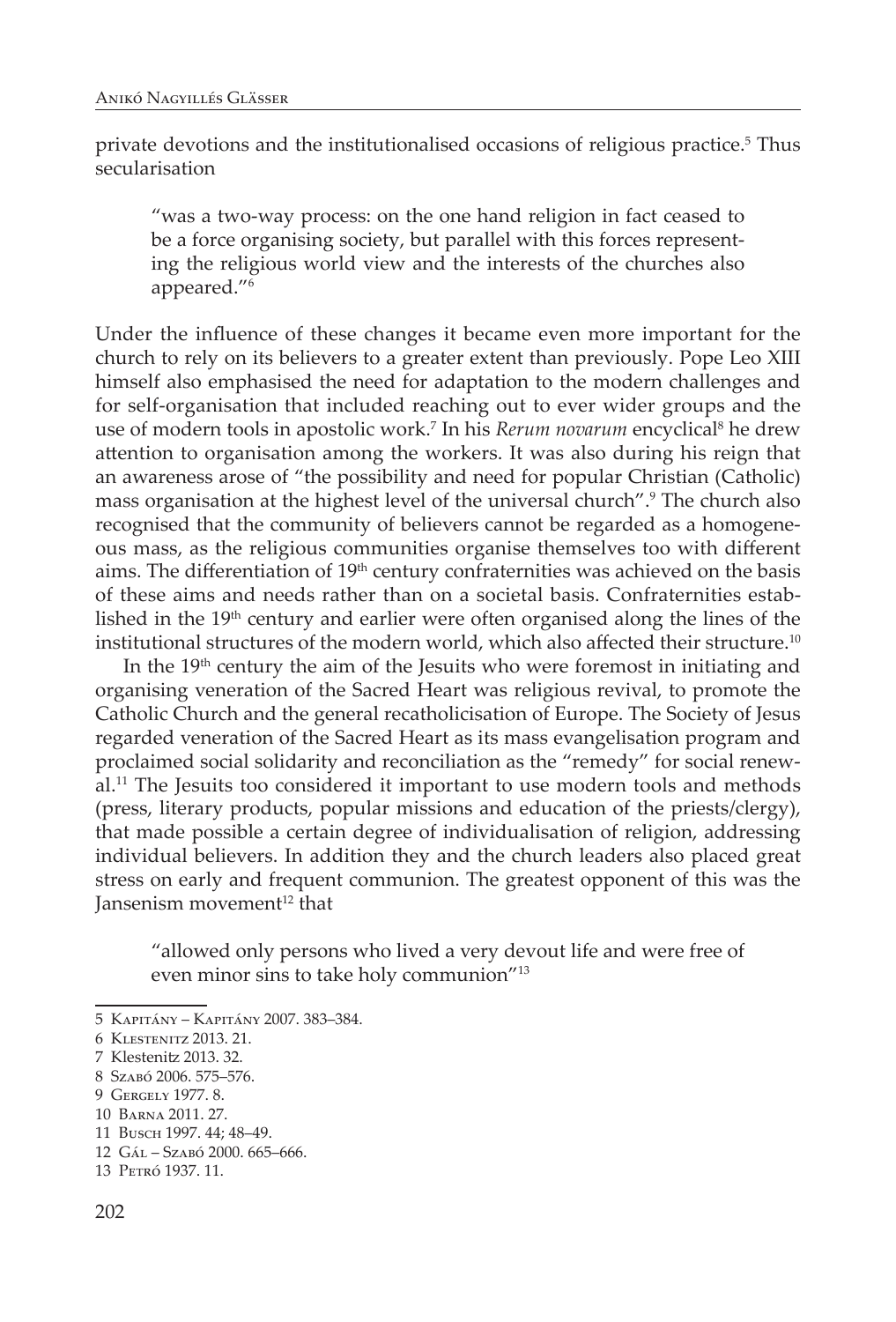in the words of József Petró papal chamberlain and teacher of theology.

In Catholic teaching Holy Communion (Eucharist) is one of the seven sacraments in which Christ appears, the communion is the mystical union of the priest and the believers with Jesus.<sup>14</sup> This is why it was considered important in religious childhood education, including in the children's societies, for children to participate in communion as early and as often as possible. This was not only an initiative from the grassroots. Pope Pius X also supported the aspiration, striving to promote it with his measures supporting frequent (1905) and early (1910) communion.<sup>15</sup> The Fourth Council of the Lateran and the Council of Trent<sup>16</sup> linked the time of first communion to the "years of discretion". Tihamér Tóth<sup>17</sup> argued similarly:

"The Eucharist can only be celebrated fittingly with a Eucharistic soul. One must first know the Sacrament, then live from it – and only then celebrate".18

The time of the first communion was adapted to local customs, so the ages may differ.19 The assessment of "discretion" also depended on the way children were judged by the society. A significant change in thinking about children took place from the  $17<sup>th</sup>$  century. From then on a kind of cult of the child can be observed, a separation of the world of children from that of adults (this could be seen particularly in children's games, moral and pedagogical literature).<sup>20</sup> From that point on it was considered acceptable for children to take communion from the age of seven. Here too the condition for this was that the child should be aware of its sins, as it was compulsory for communion to be preceded by confession, the sacrament of penance.

It can be seen that receiving frequent communion and propiatory communion after confession on the first Friday of every month were an important element in Sacred Heart devotions. According to tradition the Saviour asked Saint Margaret Alacoque<sup>21</sup> to have people devote the Friday following the octave of Corpus Christi to veneration of his Sacred Heart.<sup>22</sup>

The children's branch of the Society of the Sacred Heart of Jesus, the Heart Brigade also regarded frequent communion, observation of the first Friday and

22 Szabó 1930. 36. In 1856 Pope Pius IX extended the feast of the Sacred Heart to the whole church.

<sup>14</sup> Communion is also one of the sacraments in Protestant churches.

<sup>15</sup> See: Jorio 1929.

<sup>16 1545–1563.</sup> Catholic reform synod.

<sup>17</sup> Roman Catholic bishop, church writer, university teacher (1889–1939). A highly influential writer on spiritual matters, his writings addressed to youths and boys were popular in Hungary and were translated into many languages abroad.

<sup>18</sup> Tóth 1938. 6.

<sup>19</sup> Jorio 1929. 8–10.

<sup>20</sup> Ariés 1987. 142–143.

<sup>21</sup> Szabó 1930. 35. Saint Margaret Mary Alacoque (1647–1690) entered the Visitation convent at Parayle-Monial in 1671. Between 1672 and 1674 she received three private revelations on the Sacred Heart of Jesus. On 24 April 1864 she was declared Blessed, and canonised on 13 May 1920.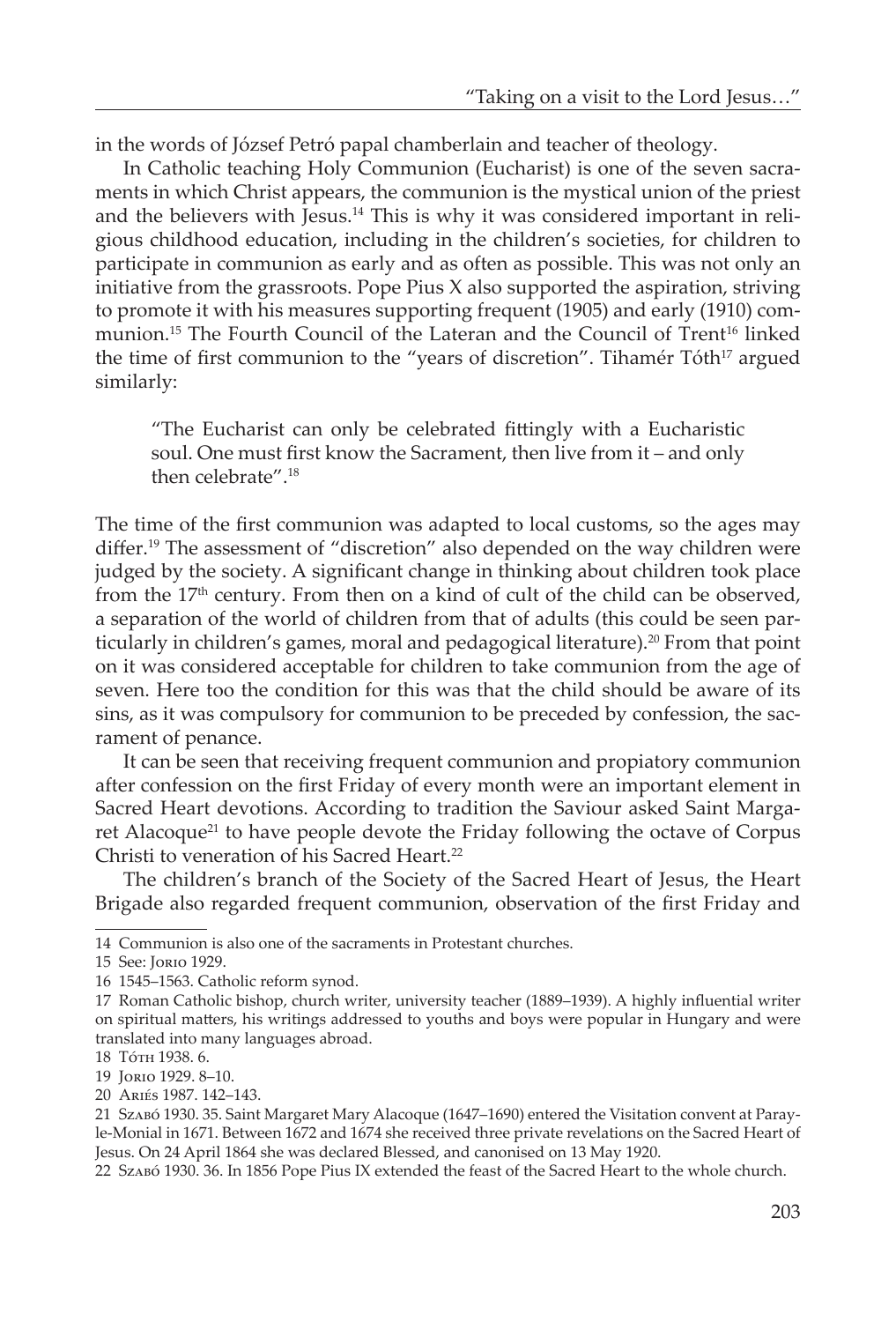living together with the church as a vital task for children. Citing the Bible<sup>23</sup>, mediaeval and contemporary authors, $24$  this was made compulsory by the guidebooks and handbook of the Heart Brigade. The publications produced in preparation for the 1938 International Eucharistic Conference held in Budapest in particular emphasised that children must receive communion by the age of seven:

"Children spend the seventh year of their life in the first grade, thus they must then receive communion. This divine and church order also applies to them at the age of seven if, whether due to their own fault or for reasons beyond their control, they do not attend school or religious instruction. In countries where there is no religious instruction in the schools, they prepare for first communion in the church."<sup>25</sup>

Similarly to the national trends, in the Heart Brigade groups in Szeged-Rókus<sup>26</sup> it was considered important to receive communion and observe the first Friday. However they were unable to achieve this in practice up to 1936 because:

"...spiritual care of the Heart Brigade members was left to the single religious instruction teacher who was incapable of performing the task because of the steadily growing number of members. Under such conditions it is not surprising that in the biggest school of the country's second largest Catholic city the Heart Brigade did not cultivate 'communion as often as possible'. The children could not be taken to the monthly collective communion by the brigade leaders for the simple reason that there was no one to hear their confession before communion. As a result the Heart Brigade did not participate in a collective communion for years on end."

wrote Anna Dolch, teacher and brigade leader in her report.<sup>27</sup> The situation changed from December 1936 when the newly ordained priest Elemér Vida joined in the work as religious instructor and brigade leader. The children's confessions could be heard with the help of the Society of Jesus.

Mass<sup>28</sup> was followed by sessions for children similar to religious instruction, that is, Guard meetings. The children reported on what they heard in ways appropriate for their age, $^{29}$  with the help of drawings or short texts. The drawings

<sup>23</sup> Mk 10:13, 14, 16. and Mt 18:3–5.

<sup>24</sup> Especially Saint Thomas Aquinas, Saint Augustine and Pope Pius X.

<sup>25</sup> Pétery 1944. 3–4.

<sup>26</sup> Szeged-Rókus, part of the city of Szeged, it was populated by the 18<sup>th</sup> century. Up to the Second World War the city's poorest people lived here.

<sup>27</sup> A Szeged-rókusi állami elemi iskola 6 szivgárda-csoportja krónikájának I. kötete, 1937–1938-as tanév. [Volume I of the Chronicle of the 6 Heart Brigade groups in the Szeged-Rókus state primary school, 1937–1938 school year.] Jezsuita Levéltár és Rendtörténeti Könyvtár (JTMR.) II. 4.5. 22. 28 Mainly on Sundays.

<sup>29</sup> Children between the ages of 6 and 14 could be members of the Heart Brigade.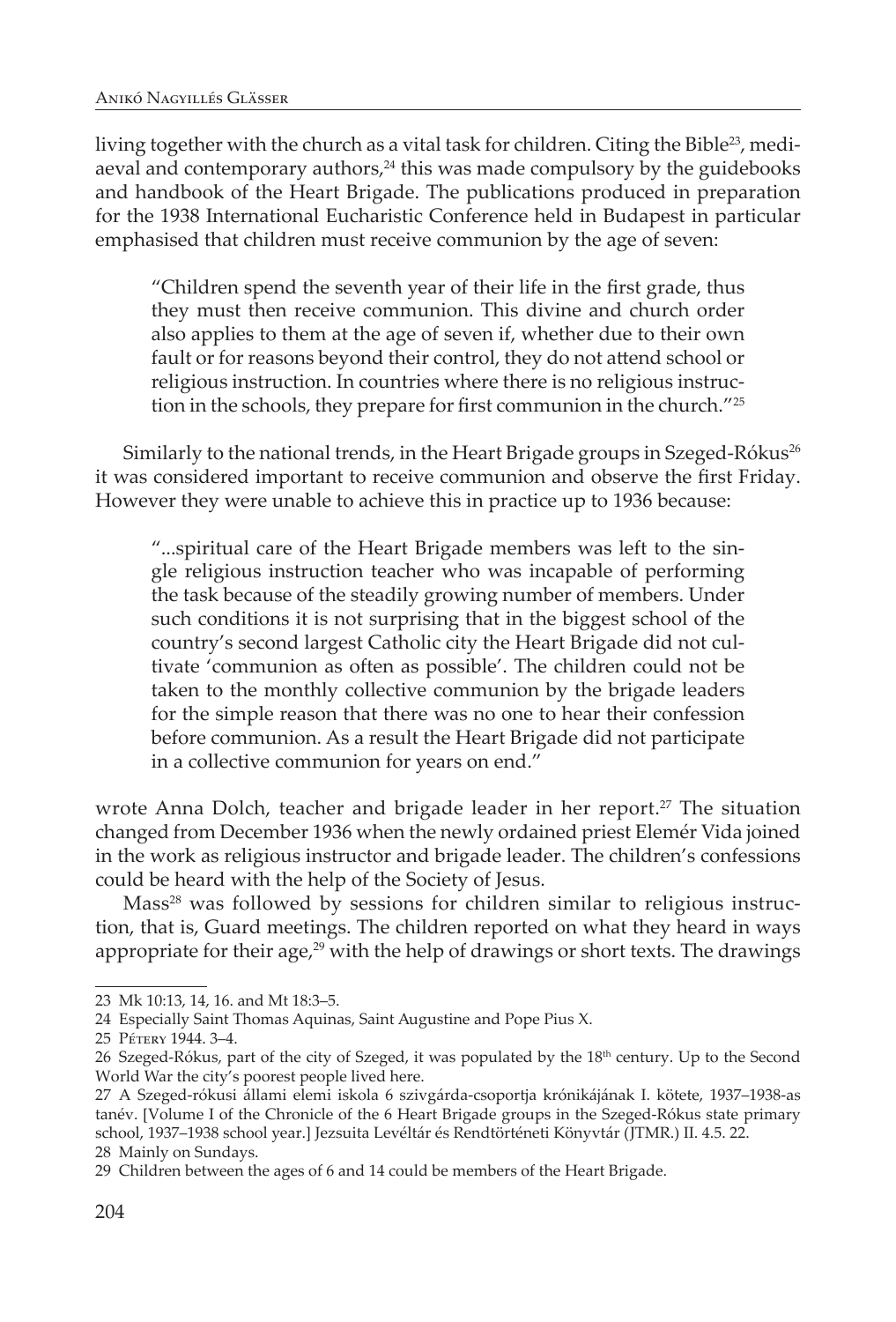clearly reflected how the children interpreted what they heard at the session. The best drawings have survived as illustrations in the three-volume Chronicle (Fig. 1). Pen drawings or Art Nouveau coloured ink drawings done by Guard leaders (Fig. 2) were also included as illustrations at the top of recollections or reports when the Chronicle was compiled. The last volume was edited during the Second World War, but even despite the bombing raids it was considered important<sup>30</sup> that it should have the same external appearance as the other two volumes.

a cloopertiti smentalelorad elsópéntebre valaki ethirs menn eruste **nvan** 

Child's drawing of the Eucharist and the Sacred Heart. Source: JTMR. II. 4.5.

Frequent communion for children was held to be of great importance also because it was thought that children are still uncorrupted in their early years and the sooner their education for a Christian life is begun the more effective it will be. It was thought that the absence of such an education had an effect on the adult soul, its attitude to the church and to Jesus.<sup>31</sup> Women were faced with two possi-

<sup>30</sup> The final volume was compiled mainly by the teacher and Guard leader Anna Dolch (Dombrádi) who preserved it after the Second World War. It then passed in 1987 to Dr. József Bálint S.J., and finally to the Jesuit Archive and Library on the History of the Order. 31 Révay 1944. 5–6.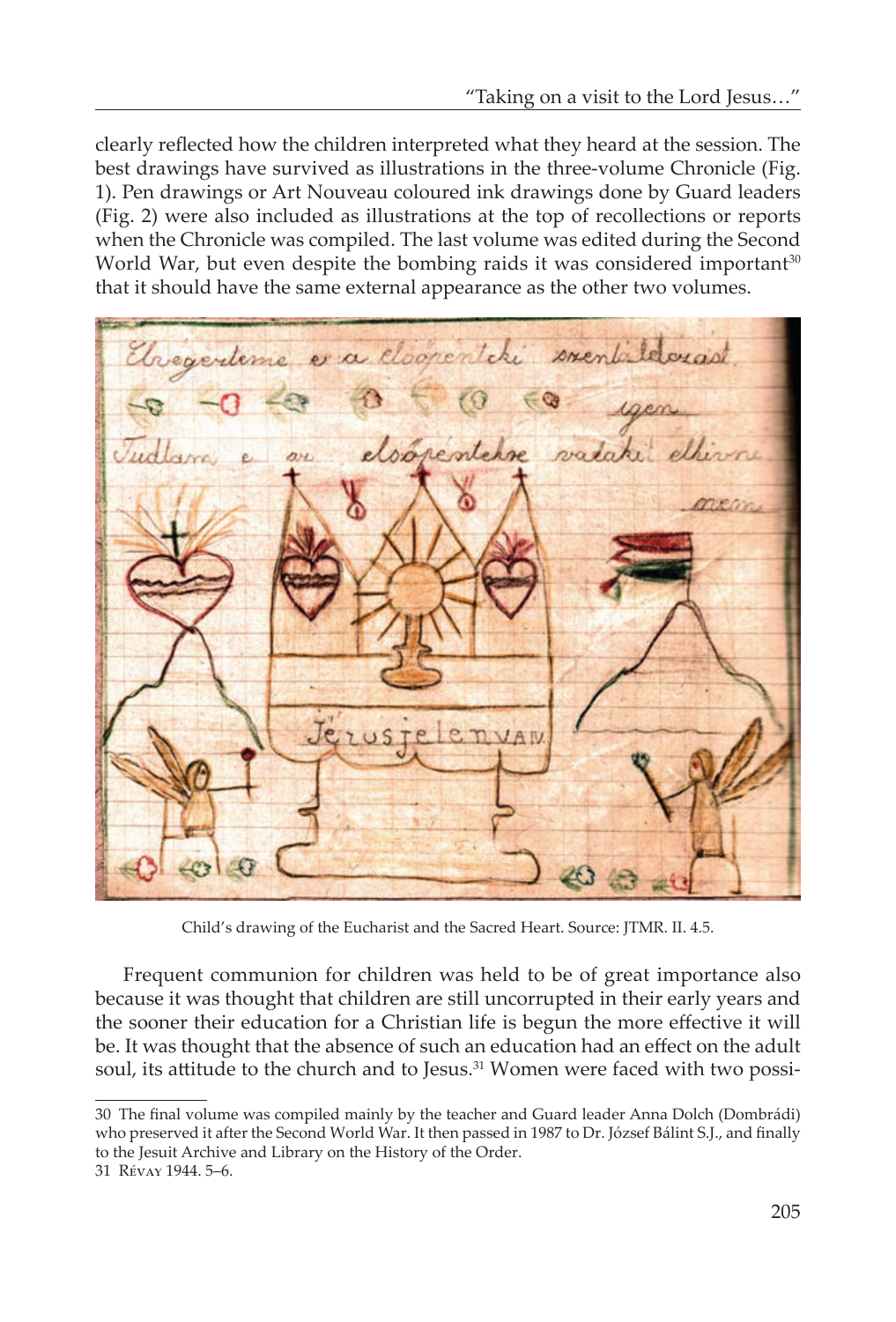ble vocations: to become a wife or to enter a convent. The options were similar for men: to become a father or to join a monastic order.<sup>32</sup> Families were considered to be "the pillars of national existence", and so "saving families means saving the nation."33 They held that if children received a religious education they would carry what they learnt there into their own families.

The "Meeting with little Jesus" was realised first in the church when taking first communion, but the lasting arrival happens after death. This is why it was regarded as very important that children should be prepared in their souls. Accordingly, sick, dying members of the Heart Brigade were provided with the sacraments by their spiritual guides and were prepared for the journey to the "eternal home", as their aim was to ensure a "good death". $34$ 

In addition to the "church command", the first Fridays and communion were considered important also because of the 34th International Eucharistic Congress held in Budapest in 1938 and the Saint Stephen Commemorative Year<sup>35</sup>. The Heart Brigade groups made big efforts to prepare for the occasion, then from 25 to 29 May, after the Congress, they travelled to Budapest as a group with 1500 children to pay tribute to the Holy Right Hand. Those who were unable to take part in the event strove to join in with novena prayers and spiritual exercises.<sup>36</sup>

Besides the celebration in Budapest, numerous local celebrations were also held. The technical achievements of the period, the press, radio and film contributed to the effectiveness of the series of celebrations. Veneration of the Sacred Heart was closely linked to observance of the first Fridays and frequent communion, and accordingly these practices were also decisive in the Heart Brigade. The "meeting with little Jesus" could be in this world or the other, individual or collective.

In this article I have shown the interpretations concerning early communion for children. The Catholic Church involved children in communion with the intention of shaping society. It was thought that if children "live together" with the church from an early age it would have an influence on their later life, and they would also pass it on to their future family. Since families were seen as "the pillars of national existence", great emphasis was placed on pastoral work in this area. Moreover children were considered to be more receptive to religious faith than adults: "the working of the Holy Spirit in the heart of the child is much less doubtful because it hardly comes up against any obstacle. Entirely wilful and

<sup>32</sup> A Szeged-rókusi állami elemi iskola 6 szivgárda-csoportja krónikájának II. kötete, 1938–1939-es tanév. [Volume II of the Chronicle of the 6 Heart Brigade groups in the Szeged-Rókus state primary school, 1937–1938 school year.] JTMR. II. 4.5. 114.

<sup>33</sup> Mihalovics 1942. 42–43.

<sup>34</sup> A Szeged-rókusi állami elemi iskola 6 szivgárda-csoportja krónikájának II. kötete, 1938–1939-es tanév. [Volume II of the Chronicle of the 6 Heart Brigade groups in the Szeged-Rókus state primary school, 1937–1938 school year.] JTMR. II. 4.5. 51–52.

<sup>35 900&</sup>lt;sup>th</sup> anniversary of the death of Saint Stephen, the first king of Hungary (1000–1038) that was commemorated throughout the country.

<sup>36</sup> A Szeged-rókusi állami elemi iskola 6 szivgárda-csoportja krónikájának I. kötete, 1937–1938-as tanév. [Volume II of the Chronicle of the 6 Heart Brigade groups in the Szeged-Rókus state primary school, 1937–1938 school year.] JTMR. II. 4.5. 52–56.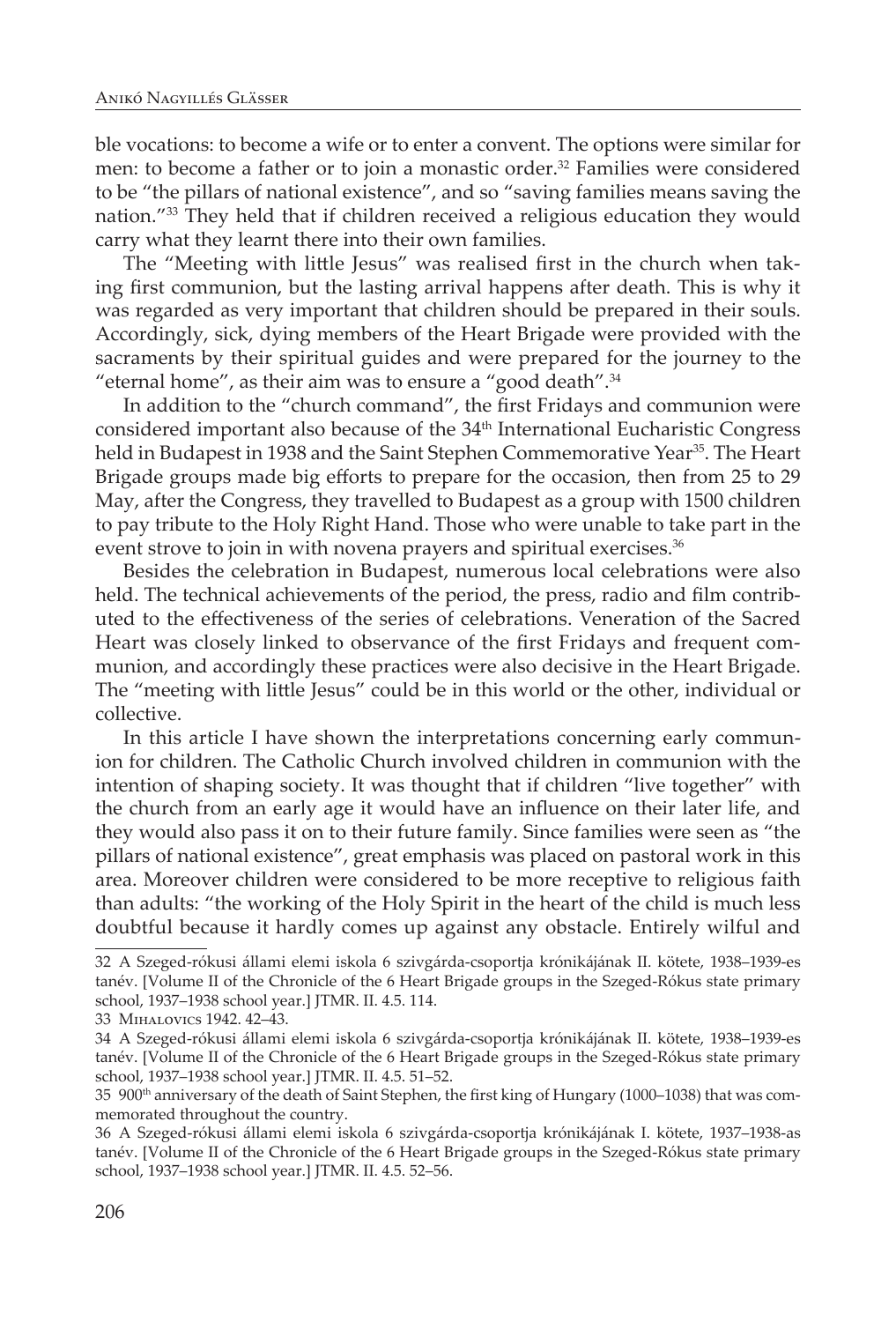"Taking on a visit to the Lord Jesus…"



Guard leader's drawing of the first Friday. Source: JTMR. II. 4.5.

customary sin has not yet cast its shadow on the light of faith, passion has not yet polluted God's living temple. God feels entirely at home in such a home,"<sup>37</sup> wrote Lajos Müller. The examples show that this aspiration was a determining factor not only at the individual level, but also in the confraternity form organised for children for veneration of the Sacred Heart, the Heart Brigade.

In face of the rational, secular explanation of social problems, the shaping of society through children drew on religious teachings as its interpretation capital and the created world in which the transcendent is an active actor is its interpretation frame. The social, political and economic crises of the early  $20<sup>th</sup>$  century were given an interpretation on a different level, that of God shaping the world and the faithful resting in his hand. This was not exclusive to the Christian religious renaissance. The Orthodox Jewish religious renaissance formulated similar discourses along the lines of the Everlasting One intervening in the life of his chosen people and the chain of generations continuously embracing and therefore maintaining the revealed teaching. The child was a key motif in this religious renaissance too.38 Regardless of denomination, the next generation was the focal point of crisis management in the case of religious revival trends.

<sup>37</sup> Müller 1912. 13.

<sup>38</sup> Glässer 2008. 235, 238; Glässer 2012. 90–98.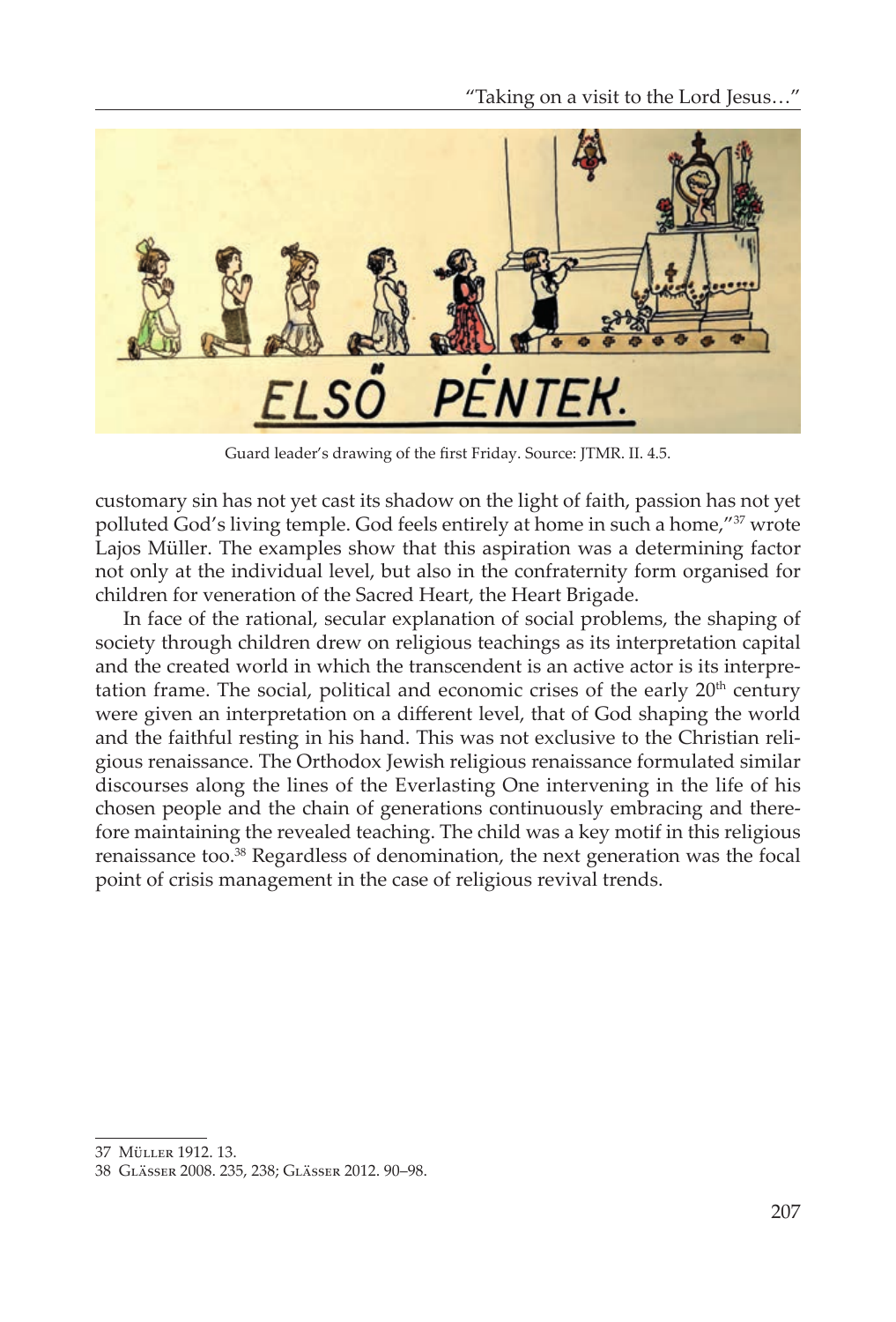## LITERATURE

### Barna, Gábor

2011 *Az élő Rózsafüzér társulata*. *Imádság és imaközösség a 19–21. századi vallási kultúrában. [The Living Rosary Confraternity. Prayer and Prayer Community in 19th–21st Century Religious Culture].* Szent István Társulat, Budapest.

#### Busch, Norbert

1997 *Katholische Frömmigkeit und Moderne*. *Die Sozial- und Mentalitaetsgeschichte des Herz-Jesu-Kultes in Deutschland zwischen Kulturkampf und Erstem Weltkrieg*. Gütersloher Verlagshaus, Guetersloh.

## Gál, Ferenc – Szabó, Ferenc S.J.

2000 Janzenizmus. [Jansenism]. In: Diós, István – Viczián, János (eds.): *Magyar Katolikus Lexikon V. Kötet*. *[Hungarian Catholic Lexicon Vol. V].* Szent István Társulat, Budapest, 665–666.

## Gergely, Jenő

1977 *A politikai katolicizmus Magyarországon (1890–1950)*. *[Political Catholicism in Hungary (1890–1950)].* Kossuth Kiadó, Budapest.

## Glässer, Norbert

- 2008 Orthodox Kosher Mass Culture? Food Industry, Hospitality Industry, Children's Holidays and Open-Air Baths in the Weekly Paper of Orthodox Jewry in Hungary, 1925–1944. *Acta Ethnographica Hungarica,* 53:(2) 217–242.
- 2012 Ateresz z'kénim: A vallási szocializáció családképe a két világháború közötti budapesti orthodox zsidó sajtó diskurzusaiban. [The family image of religious socialisation in the interwar years in discourses of the Budapest Orthodox Jewish press]. In: Csipak, Árpád (ed.): *Pléróma 1947–2012: Dr. Rokay Zoltán 65. születésnapján szabadkai, óbecsei és budapesti tanítványai. [Festschrift for Dr Zoltán Rokay].* Lux Color Printing; Szulik Alapítvány, Óbecse. 77–108.

## Jorio, Domenico

1929 *A "Quam singulari" az első áldozók koráról*. *["Quam singulari" in the Age of First Communion].* Magyarázza Mons, Domenico Jorio a szentségek szent kongregációjának titkára. Szent István Társulat, Budapest.

## Kapitány, Ágnes – Kapitány, Gábor

2007 *Túlélési stratégiák*: *Társadalmi adaptációs módok*. *[Survival Strategies. Modes of Social Adaptation].* Kossuth Kiadó, Budapest.